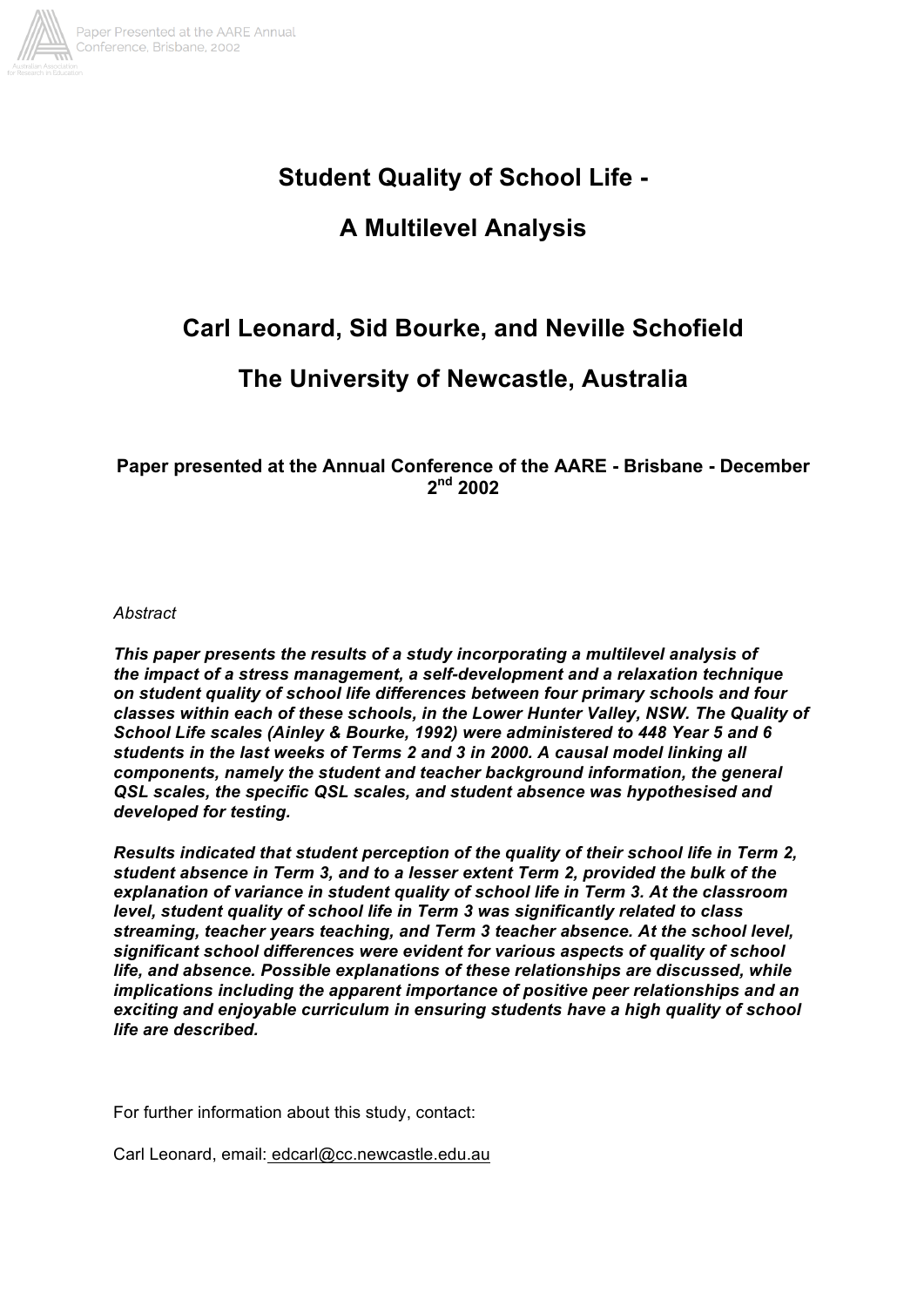

## **1. The Model to be Analysed**

This paper presents the results of a study incorporating a multilevel analysis of the impact of a stress management, a self-development and a relaxation technique on student quality school life differences between four primary schools and four classes within each of these schools in the Lower Hunter Valley, NSW. The Quality of School Life (QSL) scales (Ainley & Bourke, 1992) were administered to 448 Year 5 and 6 students in the last weeks of Terms 2 and 3 in 2000. Three separate interventions were implemented in the intervening period with one of the four classes at each school implementing one of the three interventions, and the fourth class acting as the control group. The three interventions, implemented over the period of ten weeks, were as follows:

1. A sequence of ten lessons aimed at improving students' communication and interaction skills adapted by the researcher from the Dutch program called "Action-Reaction" developed by Freerk Ykema (Woltring & Ykema, 1999).

2. The use of Progressive Relaxation, Breathing and Imagination as stress reduction techniques (Davis, Eshelman and McKay, 1995).

3. The strategic use of background / mood music selected by the researcher to promote an appropriate working environment and minimize stress and disruption at transition periods during the day such as before school, after recess and after lunch (*Background Music*).

A causal model linking all components, namely the student and teacher background information, the general QSL scales, the specific QSL scales and student absence was hypothesised and developed for testing. The potential intervening role of student absence in this model was encompassed in the research questions. The multilevel regression program MLwiN (Rasbash, Browne, Healy, Cameron, & Charlton, 2000) was used to recognise the structure of the data to be analysed. However, student quality of school life provided the third, and, with regard to the overall intent of the study, the most important stage in the hypothesised model of student and teacher factors affecting student quality of school life. This paper reports the analysis of this model, description of the multilevel path model identified, and technical considerations of the analysis undertaken. The research questions are stated below:

*a. Which, if any, student and teacher variables impact on student absenteeism?*

*b. Which, if any, student and teacher variables impact on student quality of school life?*

Students learn in classes and classes operate within schools. Thus there is a degree of dependence in data collected from students in the same class or at the same school. Students in the present study were also further grouped according to the nature of the intervention undertaken or as part of the control group. To recognise this lack of independence and to maximise the value of the data collected it was important to consider the system in which students were operating when attempting to establish which student, teacher, class, and intervention factors impacted on student quality of school life and student absence.

Multilevel modeling allows the analysis of individuals as members of groups, such as students in classes and/or schools using powerful statistical techniques (Rasbash & Woodhouse, 1995). A three level hierarchy was developed with students assigned to level 1, classes (and teachers) to level 2, and intervention to level 3. By performing an analysis of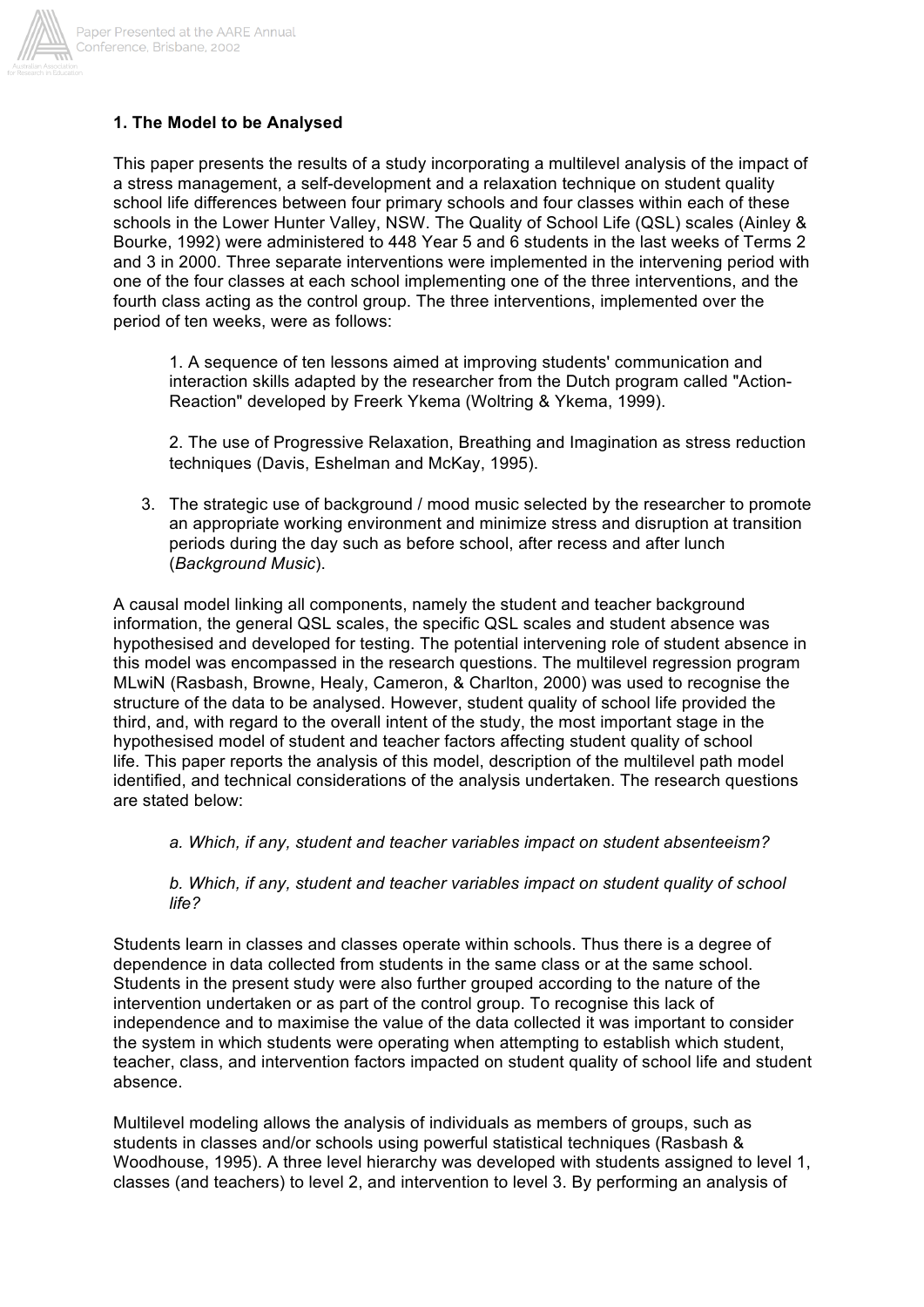

the data using the hierarchical structure it was anticipated that a better understanding would be provided of how various student, teacher, class, school, and intervention characteristics were operating with regard to student absence and quality of school life in Term 3.

School was incorporated in the hierarchy as a level three dummy variable; however, the emphasis was on assessing the impact of the interventions. It was not practicable to introduce a cross-classified model incorporating both intervention and school at level 3, owing to each intervention being used with only one level 2 variable (class) at each of the four schools.

The model hypothesised that student and teacher variables were causally related to the Term 3 general QSL scales: General Satisfaction and Negative Affect, and the specific Term 3 QSL scales: Teacher, Opportunity, Achievement, Social Integration, and Adventure. It was also hypothesised that some of the student and teacher variables would be causally related to the student absence variable of Term 3 Total (%), hence a three-stage model was developed in which Term 3 Total (%) student absence and the Term 3 general and specific QSL scales were potentially influenced by all prior variables. A schematic representation of the model to be tested is presented in Figure 8.1.



**Figure 1 Schematic Diagram of the Model to be Tested**

The pattern of causation moves from left to right meaning that all variables to the left of the Term 3 QSL scales were hypothesised to be causally related to these scales. Hence, student and teacher variables may be directly related to any, or all, of the Term 3 QSL scales or indirectly related to the Term QSL scales through Term 3 Total (%) student absence which provides an intervening stage in the model.

With regard to the positioning of student absence and the QSL scales in the model, whilst some debate is still evident in the literature regarding the pattern of causation between student quality of school life and absence, in the current study, student absences in Term 3 were occurring during the intervention phase, while the Term 3 QSL instrument was a post-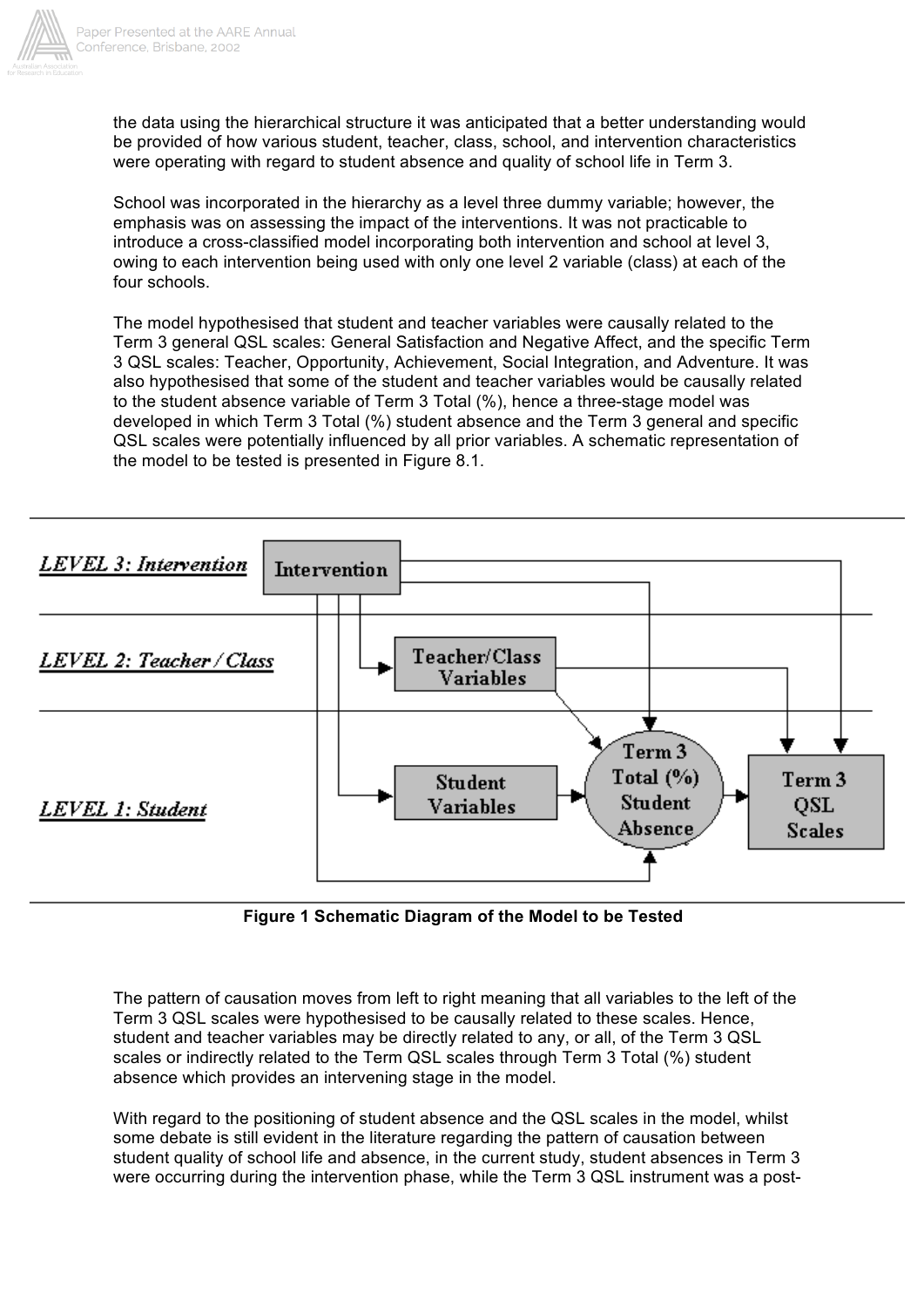

intervention measure. Hence it was hypothesised that higher student absence led to lower QSL scores in this case.

## **2. Preparing for the Analysis**

The data set to be analysed consisted of variables at three levels:

#### *Level 1 - Student Level (N=448)*

- Student background variables Year, Gender, and Term 2 Total (%) absence.
- Term 2 QSL scales General Satisfaction, Negative Affect, Teacher, Opportunity, Achievement, Social Integration, and Adventure.
- Outcome variables Term 3 Total (%) absence and the Term 3 QSL scales General Satisfaction, Negative Affect, Teacher, Opportunity, Achievement, Social Integration, and Adventure.

#### *Level 2 - Class Level (N=16)*

- Teacher background variables Gender, Employment Status, Years at Current School, Years Teaching, Position, weekly Teaching Load, Class Composition, Class Streaming, Qualifications, perceived level of stress over the three months prior to the study, Term 2 TTotal (%) absence, and Term 3 TTotal (%) absence.
- Term 2 Teacher Stress scales Conflict, Students and Physical Conditions, Time Pressures, Rewards and Recognition. The Term 3 Teacher Stress scales did not form part of the analyses as these variables were collected at the same time as the Term 3 student QSL outcome variables, hence were inappropriate for inclusion in the multilevel regression model.
- Term 2 Teacher Satisfaction scales Workload and Conditions, Relationship with Students, Administration and Senior Staff. As was the case with The Term 3 Teacher Stress scales, the Term 3 Teacher Satisfaction scales did not form part of the analysis as they were collected at the same time as the Term 3 student QSL outcome variables, hence were also inappropriate for inclusion in the multilevel regression model.

#### *Level 3 - Intervention Level (N=4)*

• The intervention undertaken and School were the only level 3 variables in the data set. Both were operationalised by entering Intervention and School as a series of dummy variables to determine any individual intervention effects and any individual school effects.

The purposes of the multilevel regression analyses were twofold. Firstly, the aim was to identify which of the potential explanatory variables were related to the response variables. Before undertaking the regression analyses, it was necessary to check the distributions of all variables to be included to determine if they significantly departed from normality. It was found that a number of the background variables including absence variables and student and teacher questionnaire scales were badly skewed suggesting these variables be normalised.

The second purpose was to determine the relative importance of the significant explanatory variables, which indicated the use of standardised regression coefficients. Consequently variables to be included in the regression analyses were standardised and normalised, as necessary, using the normalise facility within the MLwiN program. The criteria used to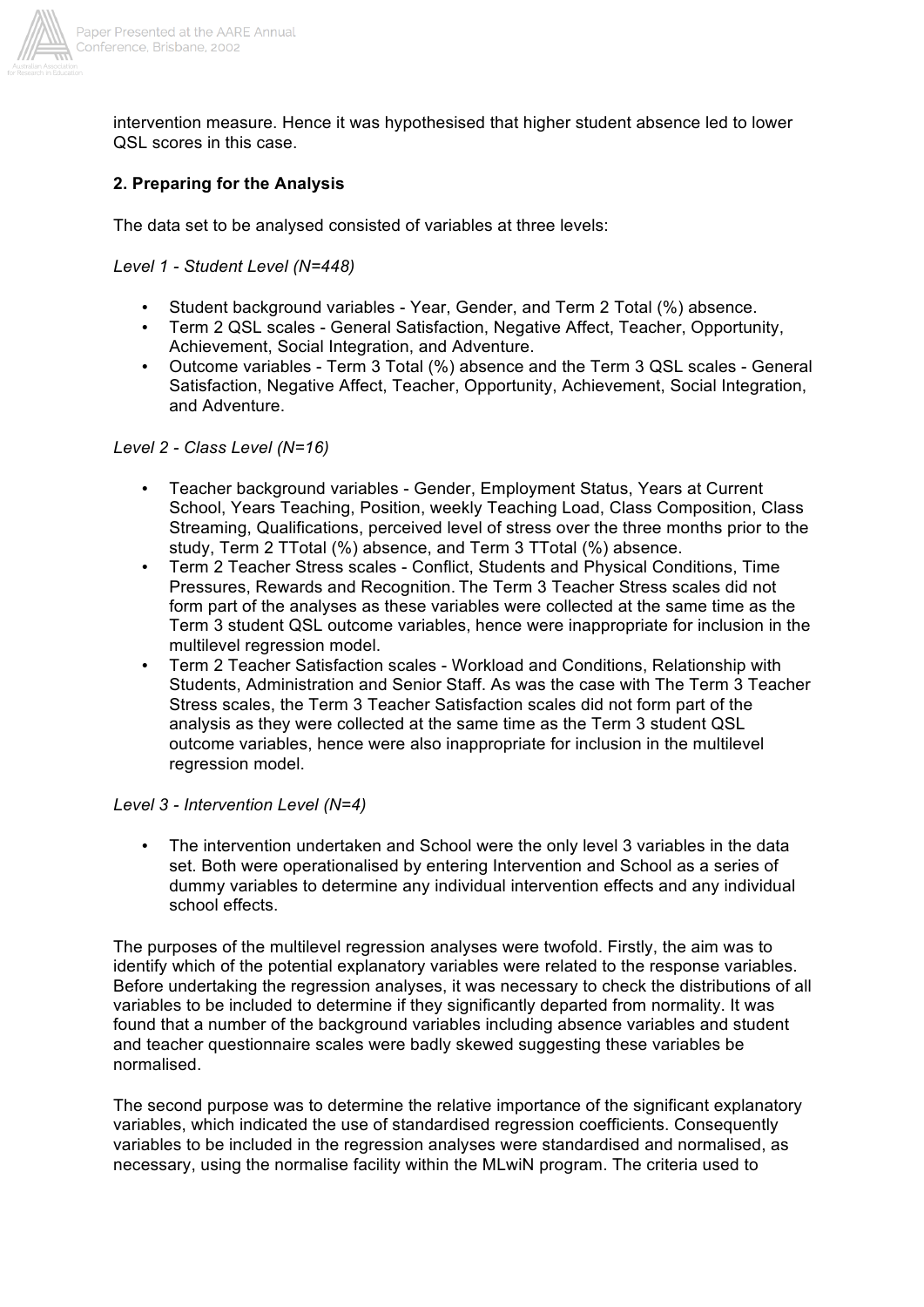

determine if a variable required normalisation was a level of skew that was greater than twice the standard error.

The iterative generalised least squares procedure (IGLS) within the MLwiN program was used for the analyses. To answer the research questions fully, eight separate multiple regression analyses were carried out incorporating a different response variable on each occasion. All variables were standardised and constants omitted as a matter of course for each analysis. The constant is not significant as it simply represents the mean of the standardised response variable coefficient which is zero.

For simplicity of presentation, the results of the analysis are separated into two sections and two figures. Results for the analyses using the Term 3 Total (%) student absence and the two general Term 3 QSL scales, General Satisfaction and Negative Affect, response variables are presented in Section 3. Results for the analyses using the five specific Term 3 QSL scales, Teacher, Opportunity, Achievement, Social Integration, and Adventure, are presented in Section 4.

## **3. The Term 3 General QSL Scales and Student Absence**

#### **3.1 Student Absence as the Response Variable**

The first multiple regression analysis undertaken utilised Term 3 Total (%) student absence as the response variable. All student and teacher variables collected and discussed above, with the obvious exception of the Term 3 QSL scales and the Term 3 Teacher Stress and Teacher Satisfaction scales, were hypothesised to be potentially causally related to student absence as illustrated in Figure 1.

Before undertaking the explanatory analysis it was first desirable to test the data for multilevel effects using a simple variance components model with Term 3 Total (%) student absence as the response variable (see Woodhouse, Rasbash, Goldstein & Yang, 1995, pp.16-25). Results for the null or variance components model are presented in the upper section of Table 1.

| Explanatory Variable              | Standardised<br>Regression<br>Coefficient | <b>Standard Error</b> |
|-----------------------------------|-------------------------------------------|-----------------------|
|                                   | Variance Components Model                 |                       |
| <b>Fixed Part</b>                 |                                           |                       |
| Constant                          | n/s                                       | n/s                   |
| Random Part                       |                                           |                       |
| Level 3: Intervention             | 0.000                                     | 0.000                 |
| Level 2: Class/Teacher            | 0.000                                     | 0.000                 |
| Level 1: Student                  | 0.903                                     | 0.060                 |
|                                   | <b>Explanatory Model</b>                  |                       |
| <b>Fixed Part</b>                 |                                           |                       |
| Term 2 Total (%) Stud. Absence    | 0.428                                     | 0.043                 |
| $\operatorname{\mathbb{S}chool}4$ | -0.475                                    | 0.096                 |
| Random Part                       |                                           |                       |
| Level 3: Intervention             | 0.000                                     | 0.000                 |
| Level 2: Class/Teacher            | 0.000                                     | 0.000                 |
| Level 1: Student                  | 0.730                                     | 0.049                 |

## **Variable: Variance Components and Explanatory Models**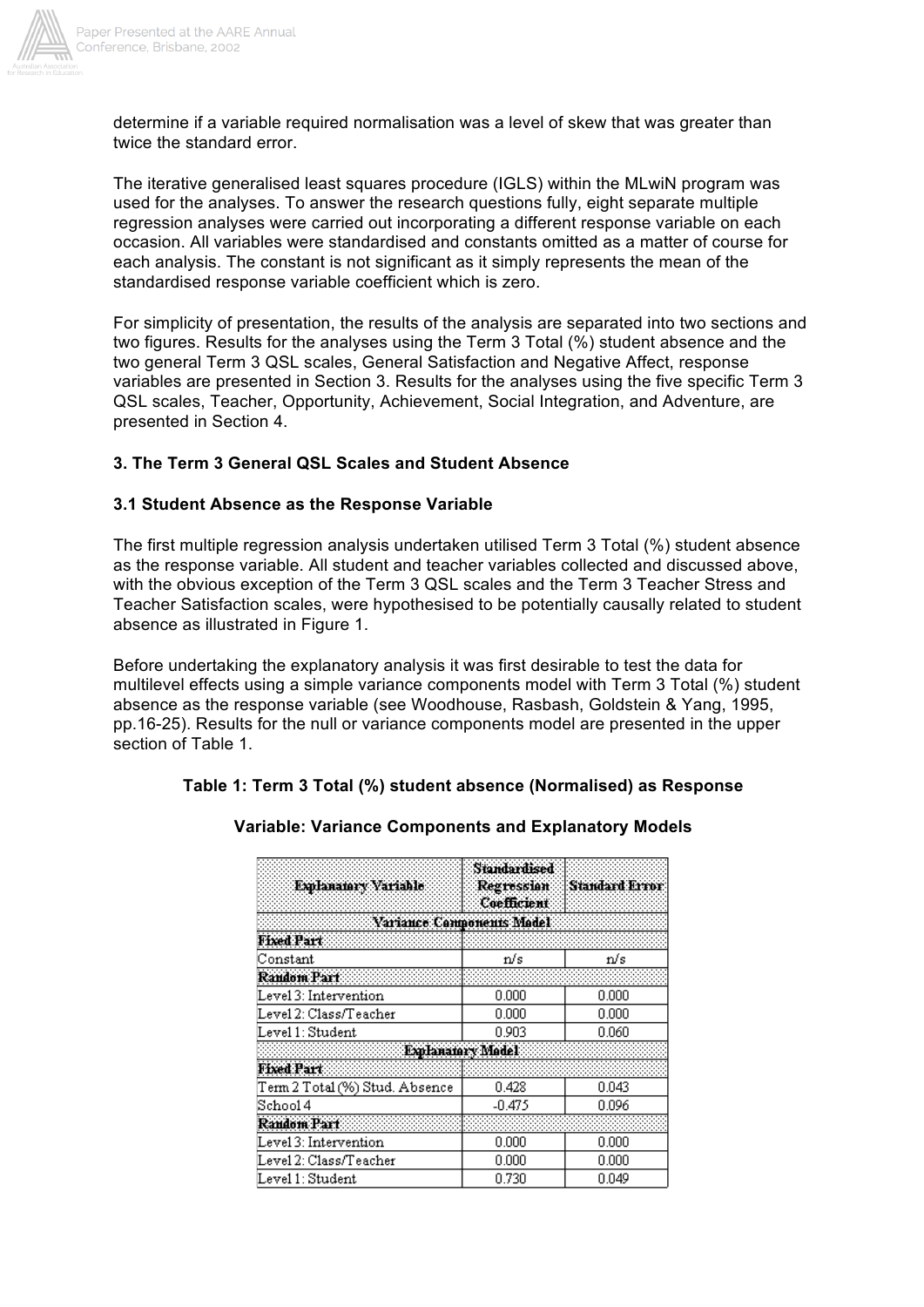

The random part of the model indicated that 100 percent of the variance in Term 3 Total (%) student absence was attributable to individual student effects (Level 1). Variances between classes (Level 2) and interventions (Level 3) were too small to be estimated and hence not significant. This result indicates that there were no observable systematic differences in Term 3 Total (%) student absence at the class or intervention levels, as these differences were not statistically significant.

The hypothesis that all the student and teacher variables collected and discussed above were potentially explanatory variables was then tested. The general method intended to complete the explanatory analysis was the simultaneous addition of all possible explanatory variables followed by the progressive elimination of non-significant variables from the equation. As there were class and intervention explanatory variables in the model the multilevel analysis was continued despite the absence of higher level effects in the initial form of the analysis.

However, it was recognised that many of the explanatory variables were correlated and that multicollinearity was a potential problem in the intended regression analyses. This was particularly the case for some of the QSL scales. Explanatory variables are intended to be independent of each other and multicollinearity problems occur when two or more correlated explanatory variables are added to a regression equation. The regression coefficients of other variables may be artificially inflated or depressed by one of the correlated explanatory variables in an unpredictable way (Bourke, 1984, p.132). When two explanatory variables are more highly correlated with each other than they are with the response variable, multicollinearity is especially a problem.

In this case the potential instability of coefficients was tested by temporarily removing the correlated explanatory variables from the regression equation one at a time, re-running the analysis, and comparing the coefficients obtained each time for individual variables. Where large differences are revealed in the coefficients for successive analyses it is necessary to remove permanently one or more of the explanatory variables, or combine two or more of the correlated variables (Berry & Feldman, 1985, p.48). Only the variables most strongly related to Term 3 Total (%) student absence were retained.

Ultimately two variables were found to be significantly related to Term 3 Total (%) student absence, the Term 2 Total (%) student absence variable and School 4. Results of the explanatory model are presented in the lower section of Table 1. The standardised regression coefficients allow direct comparison of the strength of the relationship with Term 3 Total (%) student absence for both of the explanatory variables. A strong negative correlation was evident for Term 3 Total (%) with School 4. A slightly weaker but positive correlation was evident for Term 2 Total (%) with Term 3 Total (%). These results indicate that students at School 4 were more likely to have lower rates of total absence in Term 3 than students at the other three schools. Students who had higher rates of total absence in Term 2 were also more likely to have higher rates of total absence in Term 3. The combination of these two explanatory variables provided the maximum explanation of variation in student absence, explaining approximately 19.1% percent of the variation in Term 3 Total (%) student absence.

## **3.2 Term 3 General Satisfaction as the Response Variable**

The second multiple regression analysis utilised the Term 3 General Satisfaction QSL scale as the response variable. Term 3 General Satisfaction (along with Term 3 Negative Affect) was hypothesised to provide a final stage in first causal model as illustrated in Figure 1. All student and teacher variables to the left of Term 3 General Satisfaction were potentially related to it. Again the first stage of the multilevel analysis involved a simple variance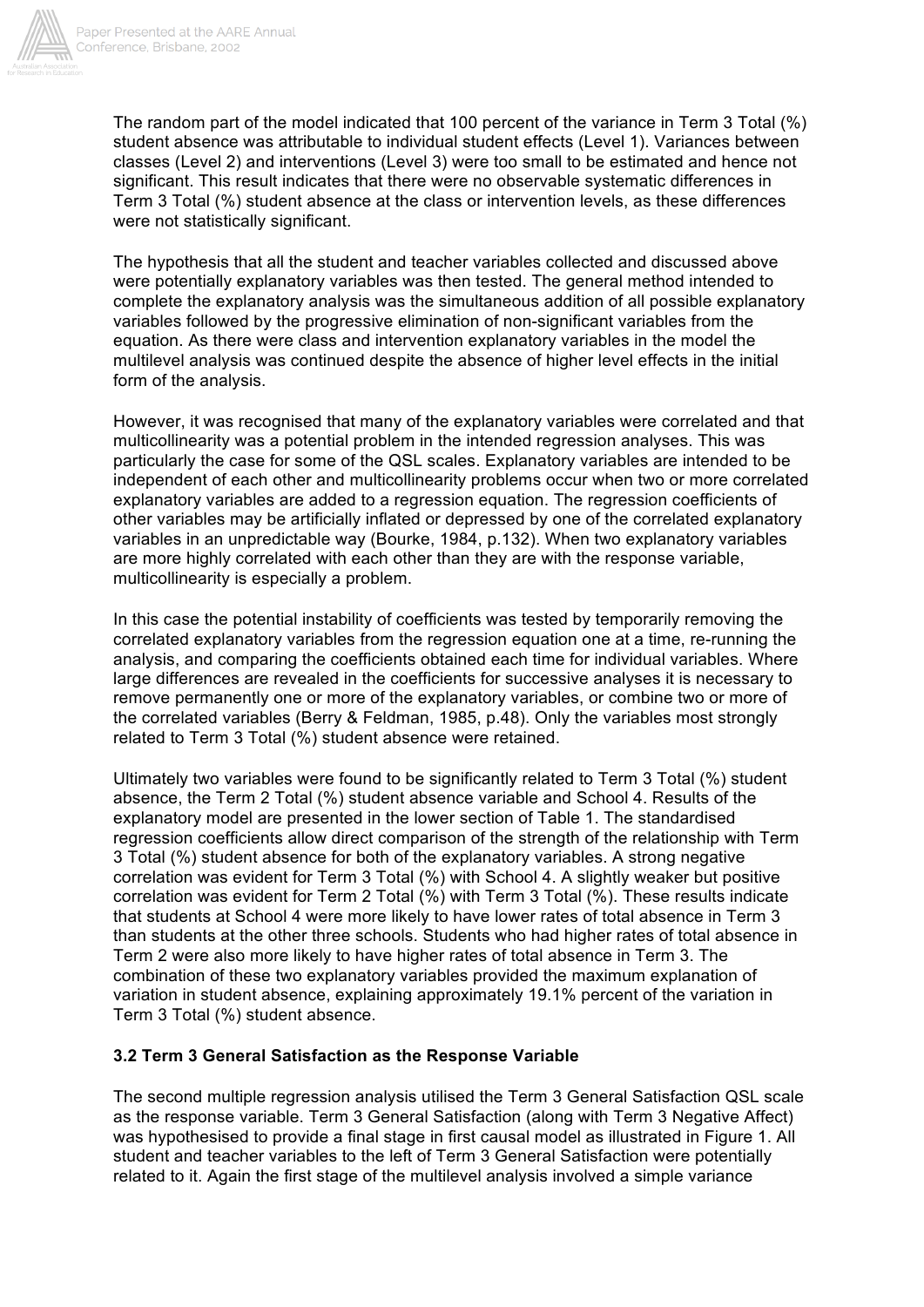

components model with Term 3 General Satisfaction as the response variable. Results for the null or variance components model are presented in the upper section of Table 2.

## **Table 2: Term 3 General Satisfaction (Normalised) as Response Variable:**

| Explanatory Variable           | <b>Standardised</b><br>Regression<br>Coefficient | <b>Standard Error</b> |
|--------------------------------|--------------------------------------------------|-----------------------|
|                                | Variance Companents Model                        |                       |
| Fixed Part                     |                                                  |                       |
| Constant                       | n/s                                              | n/s                   |
| Random Part                    |                                                  |                       |
| Level 3: Intervention          | 0.000                                            | 0.000                 |
| Level 2: Class/Teacher         | 0.111                                            | 0.050                 |
| Level 1: Student               | 0.816                                            | 0.056                 |
|                                | Explanatory Model                                |                       |
| <b>Fixed Part</b>              |                                                  |                       |
| Term 2 General Satisfaction    | 0.633                                            | 0.035                 |
| Term 3 Total (%) Stud. Absence | $-0.120$                                         | 0.034                 |
| $\operatorname{Stool}1$        | $-0.302$                                         | 0.081                 |
| Years Teaching                 | $-0.109$                                         | 0.039                 |
| Random Part                    |                                                  |                       |
| Level 3: Intervention          | 0.007                                            | 0.008                 |
| Level 2: Class/Teacher         | 0.000                                            | $0.000\,$             |
| Level 1: Student               | 0.467                                            | 0.031                 |

## **Null and Explanatory Models**

The random part of the model indicated that approximately 88 percent of the variance in General Satisfaction was attributable to individual student effects (level 1), and 12 percent to class effects (level 2). Variance between interventions (level 3) was too small to be estimated and hence not significant. This result indicates that there were no significant systematic differences in Term 3 General Satisfaction at the intervention level.

The hypothesis that all the student and teacher variables which preceded Term 3 General Satisfaction in the model were potentially explanatory variables was then tested by inserting these variables into the existing regression equation using the method described previously for the Term 3 Total (%) student absence regression analysis. Multicollinearity again emerged as a problem in this analysis and all successive analyses with Term 3 QSL scales as the response variable.

In these cases, the high correlations between some of the QSL scales meant that not all scales could be included in the regression equation simultaneously. Only the variables most strongly related to the Term 3 QSL scale response variable were retained or each analysis. Ultimately, four variables were found to be significantly related to student Term 3 General Satisfaction, the Term 2 General Satisfaction QSL scale, School 1, Term 2 Total (%) student absence, and teacher Years Teaching. Results of the explanatory model are presented in the lower section of Table 2. The only positive correlation with Term 3 General Satisfaction was evident for the QSL scale of Term 2 General Satisfaction. The strongest negative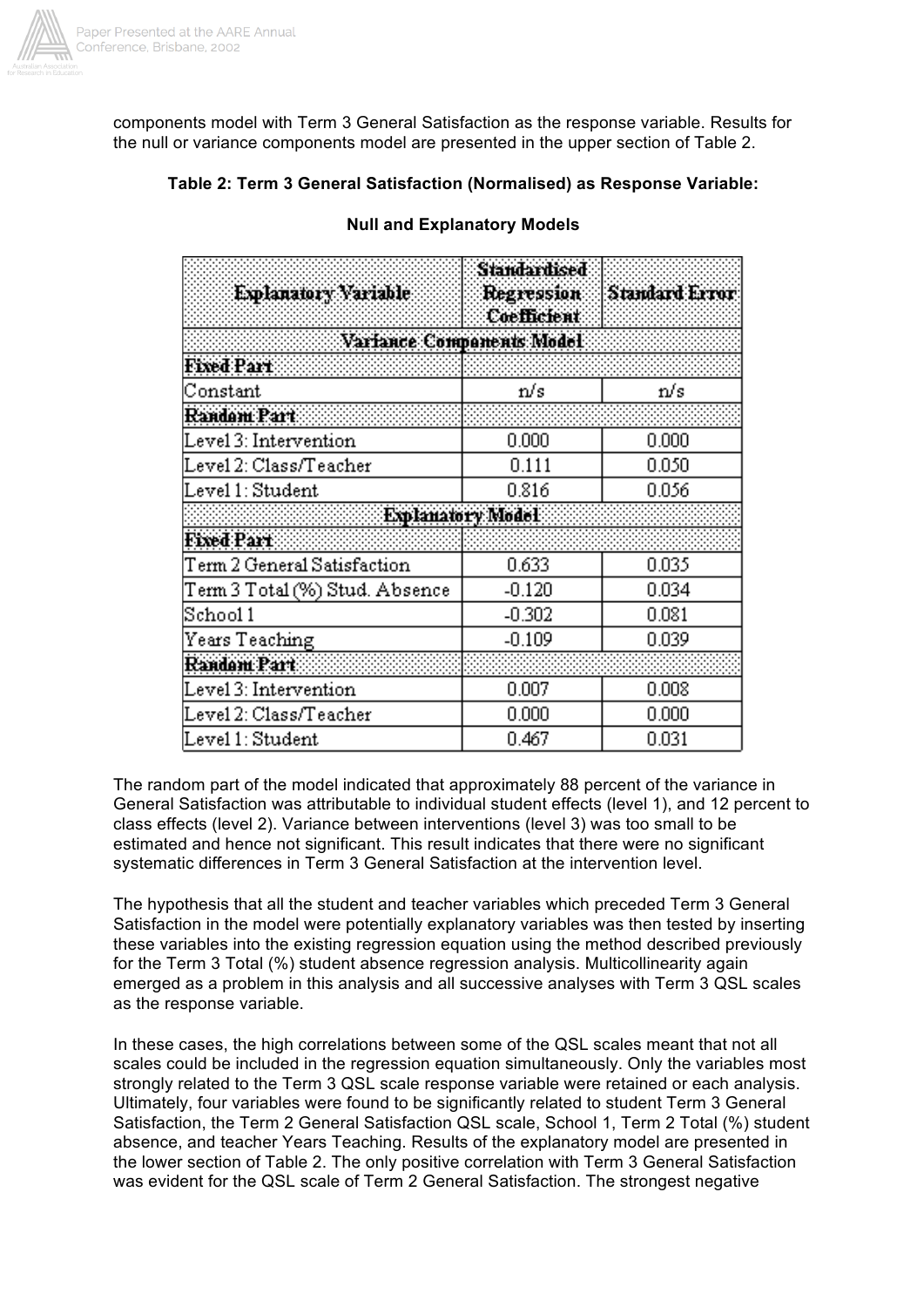

correlation was evident for Term 3 General Satisfaction with School 1. A weaker relationship was evident for Term 3 General Satisfaction with Term 3 Total (%) student absence and teacher Years Teaching.

These results indicate that students who had higher levels of general satisfaction with school in Term 2 were more likely to have higher levels of general satisfaction in Term 3. Being at School 1 was associated with lower general satisfaction scores. Furthermore, students with higher rates of absence in Term 3 were generally less satisfied than students with lower absence rates in this term. Students who had more experienced teachers were also less satisfied in Term 3. The combination of these four explanatory variables provided the maximum explanation of variation in student Term 3 General Satisfaction, explaining approximately 48.9% percent of the variation.

#### **3.3 Negative Affect as the Response Variable**

The third multiple regression analysis utilised the Term 3 Negative Affect QSL scale as the response variable. Term 3 Negative Affect (along with Term 3 General Satisfaction) was hypothesised to provide a final stage in the first causal model as illustrated in Figure 1. All student and teacher variables to the left of Term 3 Negative Affect were potentially related to it. Results for the null or variance components model are presented in the upper section of Table 3.

## **Table 3: Negative Affect (Normalised) as Response Variable:**

| Explanatory Variable    | <b>Standardised</b><br>Regression<br><b>Coefficient</b> | <b>Standard Error</b> |
|-------------------------|---------------------------------------------------------|-----------------------|
|                         | Variance Companents Model                               |                       |
| <b>Fixed Part</b>       |                                                         |                       |
| Constant                | n/s                                                     | n/s                   |
| Random Part             |                                                         |                       |
| Level 3: Intervention   | 0.000                                                   | 0.000                 |
| Level 2: Class/Teacher  | 0.023                                                   | 0.019                 |
| Level 1: Student        | 0.816                                                   | 0.056                 |
|                         | Explanatory Model                                       |                       |
| Fixed Part              |                                                         |                       |
| Term 2 Negative Affect  | 0.531                                                   | 0.041                 |
| Term 2 Achievement      | $-0.122$                                                | 0.040                 |
| $\operatorname{Stool}2$ | $-0.169$                                                | 0.078                 |
| Class Streaming         | 0.171                                                   | 0.080                 |
| Random Part             |                                                         |                       |
| Level 3: Intervention   | 0.000                                                   | 0.000                 |
| Level 2: Class/Teacher  | 0.000                                                   | 0.000                 |
| Level 1: Student        | 0.526                                                   | 0.035                 |

#### **Null and Explanatory Models**

The random part of the model indicated that approximately 97.2 percent of the variance in Term 3 Negative Affect was attributable to individual student effects (level 1), and 2.8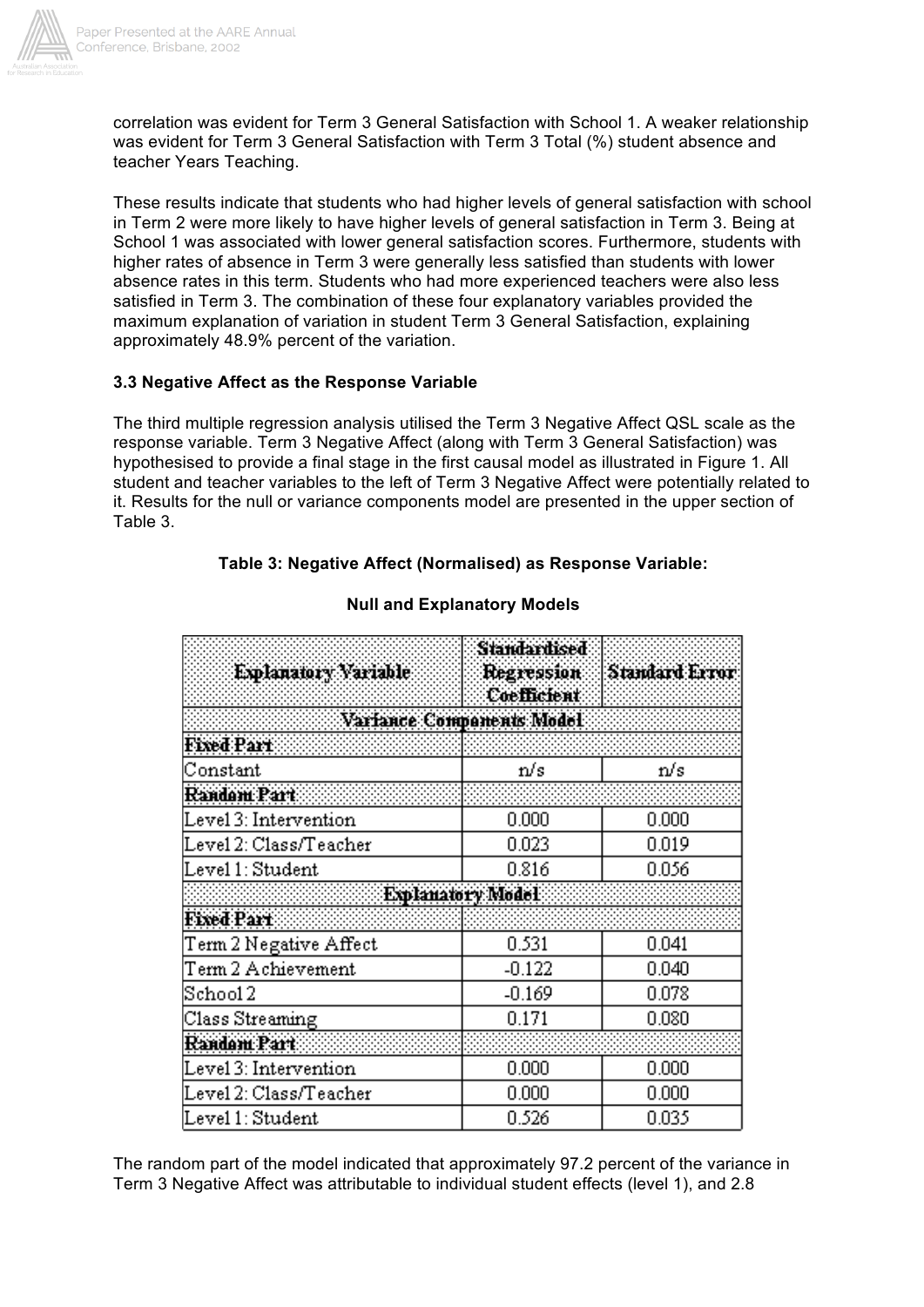

percent to class effects (level 2). Variance between interventions (level 3) was too small to be estimated and hence not significant. Class and Intervention level differences were not statistically significant.

The hypothesis that all the student and teacher variables which preceded Term 3 Negative Affect in the model were potentially explanatory variables was then tested by inserting these variables into the existing regression equation using the method described previously for the student Term 3 Total (%) regression analysis. Four variables were found to be significantly related to Term 3 Negative Affect, the Term 2 QSL scales of Negative Affect and Achievement, School 2, and Class Streaming. Results of the explanatory model are presented in the lower section Table 3.

The strongest relationship with Term 3 Negative Affect was evident for the Term 2 Negative Affect QSL scale indicating that students who reported more negative feelings and emotions regarding school in Term 2 were also more likely to report similar feelings in Term 3. The relationship between the QSL scales of Term 2 Achievement and Term 3 Negative Affect indicates that students who were less happy with their level of achievement in Term 2 were also more likely to have negative feelings about school in Term 3.

Importantly students at School 2 reported more negative feelings and emotions regarding school than students at the other three schools as did students in academically streamed classes when compared to students in parallel classes. These variables provided the maximum explanation of variation in student Term 3 Negative Affect, explaining approximately 37.3 percent of the variation.

## **3.4 Multilevel Path Model No.1**

A multilevel path model was developed from the three regression analyses reported above incorporating all significant variables. This model is presented in Figure 2. The width of the path lines indicates the strength of the relationship between the variables. The standardised regression coefficients are also shown.

## **4. The Term 3 Specific QSL Scales and Student Absence**

The second series of multiple regression analyses utilised the Term 3 specific QSL scales as the response variables. These five QSL specific scales, Teacher, Opportunity, Achievement, Social Integration, and Adventure, were hypothesised to provide a final stage in the causal model, as illustrated in Figure 8.1. All student and teacher variables to the left of Term 3 specific QSL scales were potentially related to them.

The first stage of the multilevel analyses involved simple variance components models with the Term 3 specific QSL scales as the response variables. Results for the null or variance components model for each respective scale are presented in the upper section of the Tables 8.4 - 8.8.

The hypothesis that all the student and teacher variables that preceded the Term 3 specific QSL scales in the model were potentially explanatory variables was then tested by inserting these variables into the existing regression equations using the method described previously for the Term 3 Total (%) student absence regression analysis. Results of the explanatory models are presented for each respective scale in the lower section of Tables 8.4 - 8.8.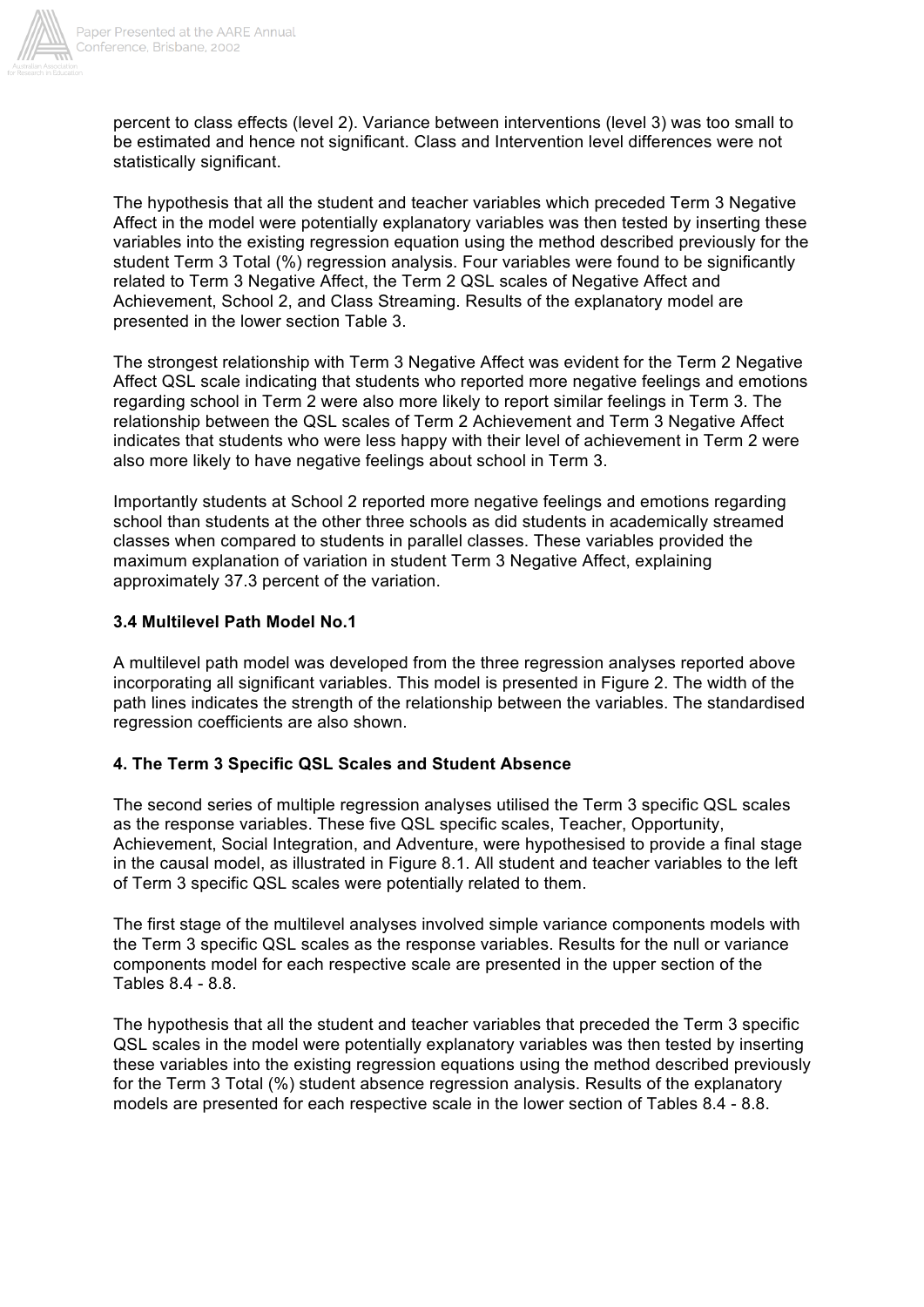

## **4.1 Student Absence as the Response Variable**

Results for the multiple regression analysis undertaken utilising Term 3 Total (%) student absence as the response variable were presented in Section 3.1.

## **4.2 Term 3 Teacher as the Response Variable**

The random part of the model indicated that approximately 80.5 percent of the variance in Teacher was attributable to individual student effects (level 1), and 19.5 percent to class effects (level 2). Variance between interventions (level 3) was too small to be estimated and hence not significant. This result indicates that there were no significant systematic differences in Term 3 Teacher at the intervention level.

## **Figure 2 Multilevel Path Model Explaining Variation in Term 3 Student Absence and Term 3 General QSL Scales (only significant standardised paths (x1000) are shown)**

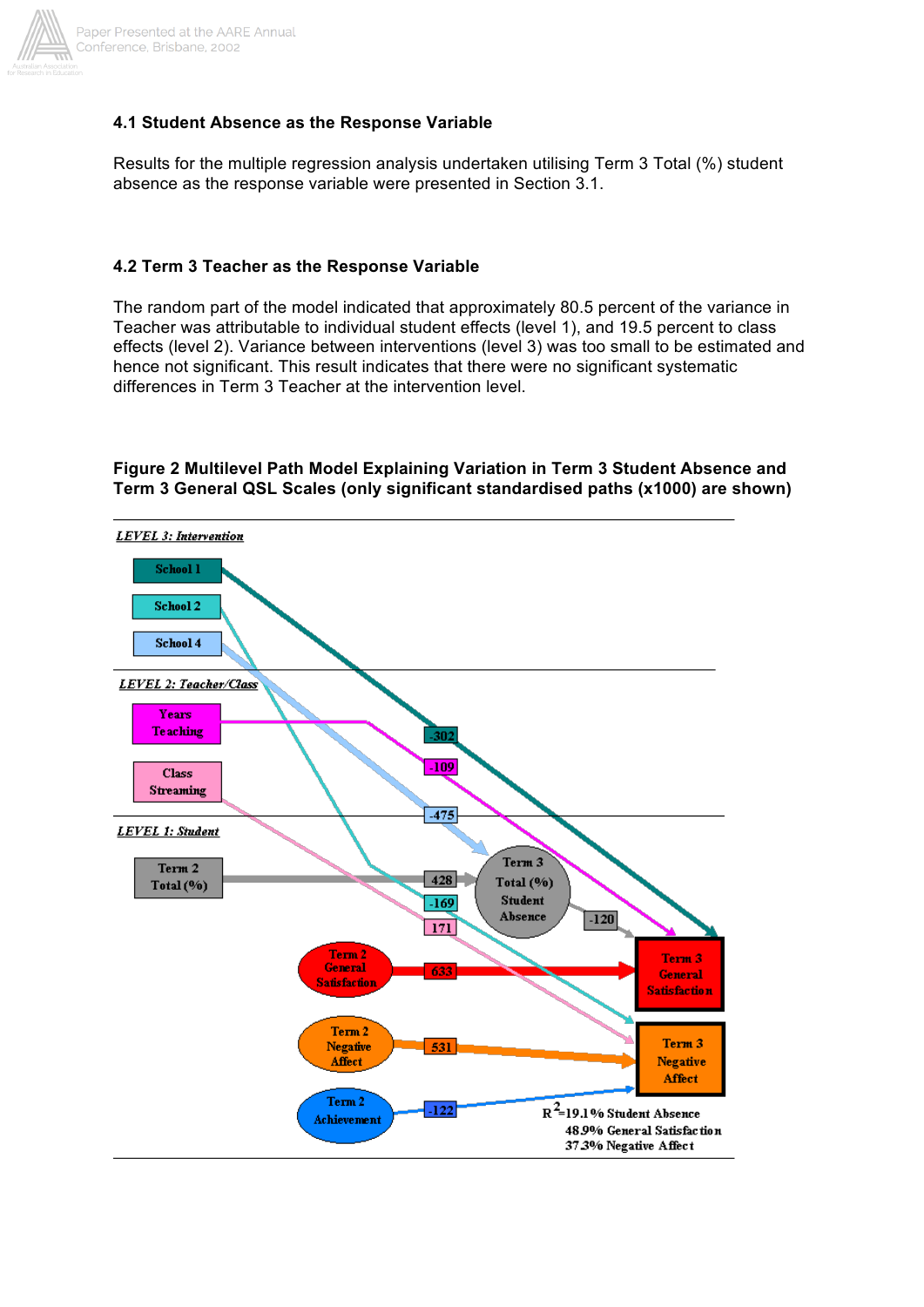

Three variables were found to be significantly related to student Term 3 Teacher, the Term 2 Teacher QSL scale, teacher Years Teaching, and School 2. Results of the explanatory model are presented in the lower section of Table 4. A strong positive correlation with Term 3 Teacher was evident for the QSL scale of Term 2 Teacher indicating that students who were happier with their relationship with their teacher in Term 2 were more likely to report being happier with relationship with their teacher in Term 3. A weaker positive correlation was evident for Term 3 Teacher with School 2 indicating that students at School 2 were generally happier with their relationship with their teacher than students at the other schools.

The negative correlation evident with teacher Years Teaching indicates that students who had more experienced teachers were likely to report being less happy with their relationship with their teacher in Term 3 than students with less experienced teachers. The combination of these three explanatory variables provided the maximum explanation of variation in student Term 3 Teacher, explaining approximately 48.2% percent of the variation.

## **Table 4 Term 3 Teacher (Normalised) as Response Variable:**

| Explanatory Variable      | <b>Standardised</b><br>Regression<br>Coefficient | <b>Standard Error</b> |
|---------------------------|--------------------------------------------------|-----------------------|
| Variance Companents Model |                                                  |                       |
| <b>Fixed Part</b>         |                                                  |                       |
| Constant                  | n/s                                              | n/s                   |
| Random Part               |                                                  |                       |
| Level 3: Intervention     | 0.000                                            | 0.000                 |
| Level 2: Class/Teacher    | 0.160                                            | 0.065                 |
| Level 1: Student          | 0.662                                            | 0.045                 |
|                           | Explanatory Model                                |                       |
| <b>Fixed Part</b>         |                                                  |                       |
| Term 2 Teacher            | 0.642                                            | 0.037                 |
| Years Teaching            | $-0.113$                                         | 0.035                 |
| $\operatorname{Stool}2$   | 0.219                                            | 0.074                 |
| Random Part               |                                                  |                       |
| Level 3: Intervention     | 0.000                                            | 0.000                 |
| Level 2: Class/Teacher    | 0.000                                            | $0.000\,$             |
| Level 1: Student          | 0.426                                            | 0.029                 |

## **Null and Explanatory Models**

## **4.3 Term 3 Opportunity as the Response Variable**

The random part of the model indicated that approximately 96 percent of the variance in Opportunity was attributable to individual student effects (level 1), and 4 percent to class effects (level 2). Variance between interventions (level 3) was too small to be estimated and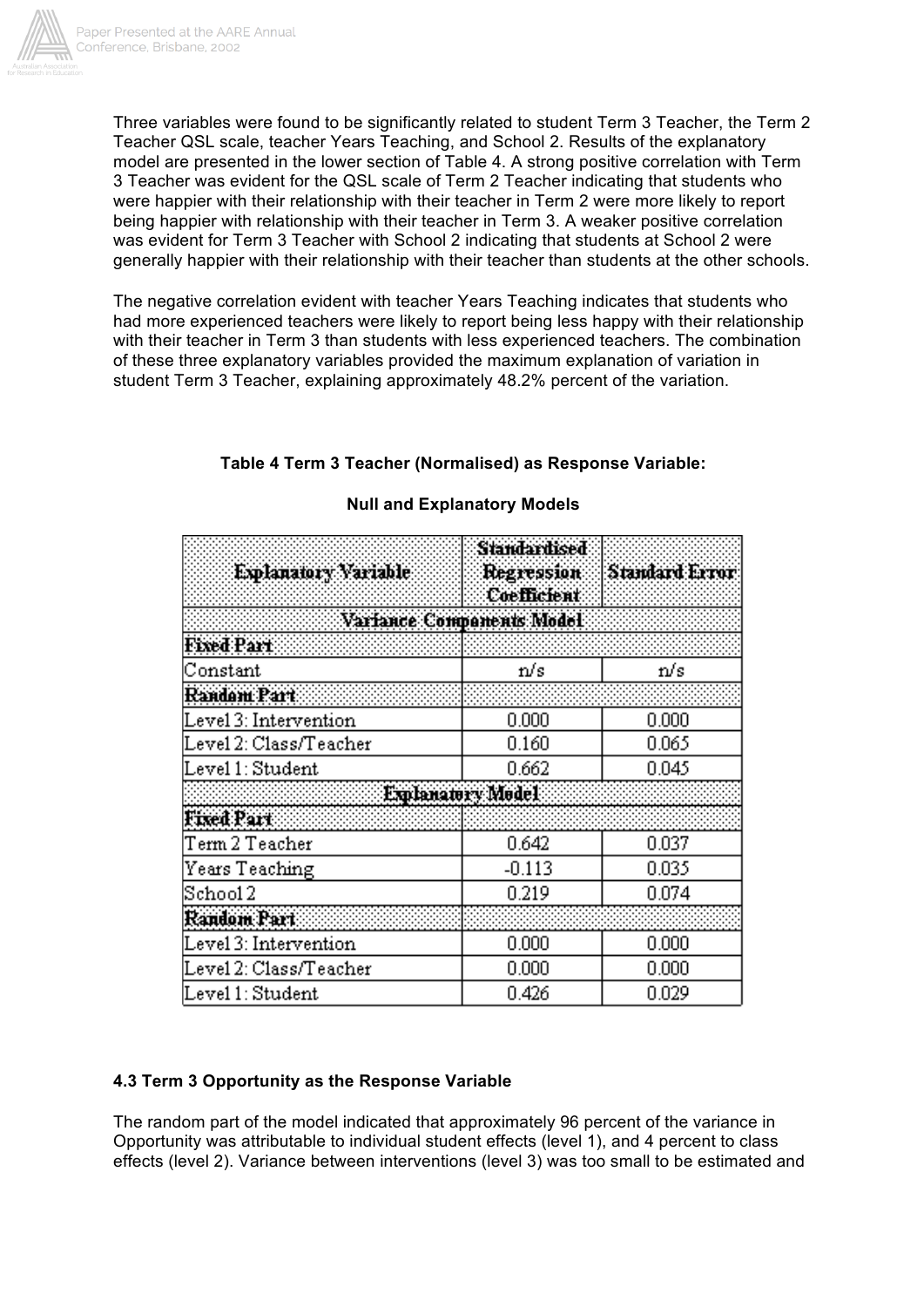

hence not significant. This result indicates that there were no significant systematic differences in student Term 3 Opportunity at the class or intervention level.

Three variables were found to be significantly related to Term 3 Opportunity, the Term 2 Opportunity and Negative Affect QSL scales, and School 3. Results of the explanatory model are presented in the lower section of Table 5.

## **Table 5 Term 3 Opportunity (Normalised) as Response Variable:**

| Explanatory Variable      | Standardised<br>Regression<br><b>Coefficient</b> | Standard Error |
|---------------------------|--------------------------------------------------|----------------|
| Variance Companents Model |                                                  |                |
| <b>Fixed Part</b>         |                                                  |                |
| Constant                  | n/s                                              | n/s            |
| Random Part               |                                                  |                |
| Level 3: Intervention     | 0.000                                            | 0.000          |
| Level 2: Class/Teacher    | 0.033                                            | 0.021          |
| Level 1: Student          | 0.778                                            | 0.053          |
|                           | Explanatory Model                                |                |
| Fixed Part                |                                                  |                |
| Term 2 Opportunity        | 0.581                                            | 0.040          |
| Term 2 Negative Affect    | $-0.098$                                         | 0.038          |
| $\operatorname{Stool}3$   | 0.211                                            | 0.095          |
| Random Part               |                                                  |                |
| Level 3: Intervention     | 0.000                                            | $0.000\,$      |
| Level 2: Class/Teacher    | 0.009                                            | 0.009          |
| Level 1: Student          | 0.478                                            | 0.033          |

#### **Null and Explanatory Models**

A strong positive correlation with Term 3 Opportunity was evident for the QSL scale of Term 2 Opportunity indicating that students who reported that school was providing them with more opportunities for the future in Term 2 were more likely to report similar feelings in Term 3. A weaker positive correlation was evident for Term 3 Opportunity with School 3 indicating that students at this school generally reported higher Opportunity scale scores than students at the other three schools in Term 3. A negative correlation was evident for Term 3 Opportunity with Term 2 Negative Affect indicating that students who reported more negative feelings an emotions regarding school in Term 2 were more likely to perceive that school was providing them with less opportunities for the future in Term 3. The combination of these three explanatory variables provided the maximum explanation of variation in student Term 3 Opportunity, explaining approximately 39.9% percent of the variation.

## **4.4 Term 3 Achievement as the Response Variable**

The random part of the model indicated that approximately 95.8 percent of the variance in Achievement was attributable to individual student effects (level 1) and 4.2 percent to class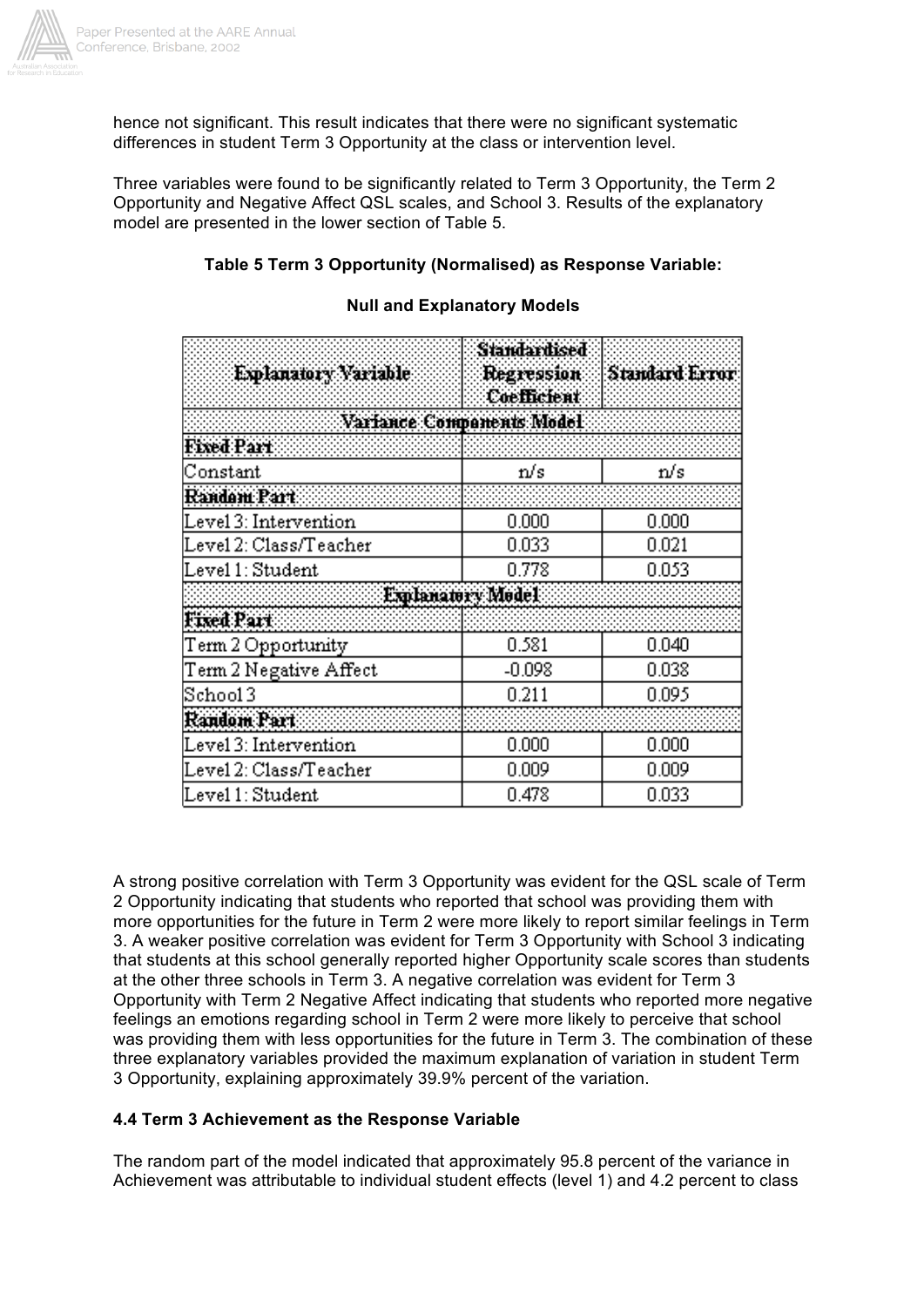

effects (level 2). Variance between interventions (level 3) was too small to be estimated and hence not significant. This result indicates that there were no significant systematic differences in student Term 3 Achievement at the class or intervention levels.

Five variables were found to be significantly related to Term 3 Achievement, the Term 2 Achievement and Opportunity QSL scales, Term 3 Total (%) student absence, Term 3 Total (%) teacher absence, and School 3. Results of the explanatory model are presented in the lower section of Table 6. A strong positive correlation with Term 3 Achievement was evident for the QSL scale of Term 2 Achievement indicating that students who reported gaining a sense of achievement from school in Term 2 reported similar feelings in Term 3. Similarly, students who reported that school was providing them with more opportunities for the future on the Term 2 Opportunity scale were also more likely to report higher scores on the Term 3 Achievement scale.

## **Table 6 Term 3 Achievement (Normalised) as Response Variable:**

| Explanatory Variable            | <b>Standardised</b><br>Regression<br>Coefficient | Standard Error |
|---------------------------------|--------------------------------------------------|----------------|
| Variance Companents Model       |                                                  |                |
| <b>Fixed Part</b>               |                                                  |                |
| Constant                        | n/s                                              | n/s            |
| Random Part                     |                                                  |                |
| Level 3: Intervention           | 0.000                                            | 0.000          |
| Level 2: Class/Teacher          | 0.037                                            | 0.024          |
| Level 1: Student                | 0.844                                            | 0.057          |
| Explanatory Model               |                                                  |                |
| <b>Fixed Part</b>               |                                                  |                |
| Term 2 Achievement              | 0.591                                            | 0.040          |
| Term 2 Opportunity              | 0.086                                            | 0.042          |
| Term 3 Total (%) Stud. Absence  | $-0.101$                                         | 0.034          |
| Term 3 Total (%) Teach. Absence | $-0.093$                                         | 0.037          |
| $\operatorname{Stool}2$         | $-0.204$                                         | 0.078          |
| Random Part                     |                                                  |                |
| Level 3: Intervention           | 0.003                                            | 0.005          |
| Level 2: Class/Teacher          | 0.000                                            | 0.000          |
| Level 1: Student                | 0.470                                            | 0.032          |

## **Null and Explanatory Models**

Importantly higher rates of both student and teacher Term 3 total absence were correlated with lower Term 3 Achievement scale scores indicating that students who were absent more and/or had teachers who were more absent more were likely to report lower Term 3 Achievement scale scores. A negative correlation was also evident for Term 3 Achievement with School 2 indicating that students at this school generally reported lower Achievement scales scores than students at the other three schools. The combination of these five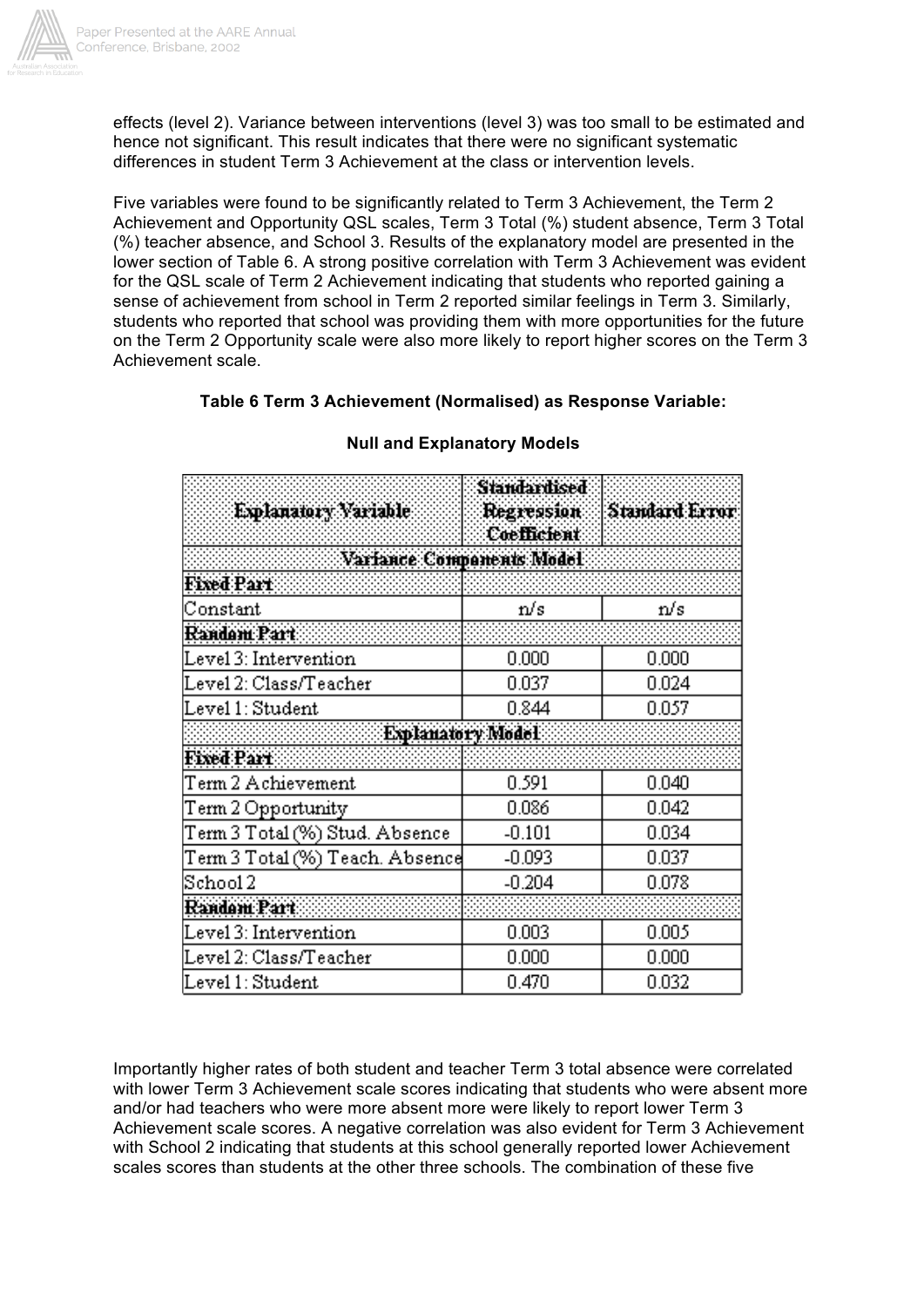

explanatory variables provided the maximum explanation of variation in student Term 3 Achievement, explaining approximately 46.2% percent of the variation.

## **4.5 Term 3 Social Integration as the Response Variable**

The random part of the model indicated that approximately 97.5 percent of the variance in Social Integration was attributable to individual student effects (level 1) and around 2.5 percent to class effects (level 2). Variance between interventions (level 3) was too small to be estimated and hence not significant. This result indicates that there were no significant systematic differences in student Term 3 Social Integration at the class or intervention level.

Three variables were found to be significantly related to Term 3 Social Integration, the Term 2 Social Integration and Negative Affect QSL scales, and School 4. Results of the explanatory model are presented in the lower section of Table 7. A strong positive correlation with Term 3 Social Integration was evident for the QSL scale of Term 2 Social Integration indicating that students who reported a favourable social life at school in Term 2 reported similar perceptions in Term 3. Negative correlations were evident for Term 3 Social Integration with Term 2 Negative Affect and School 2.

The Term 2 Negative Affect correlation indicates that students who reported more negative feelings regarding school in Term 2 were more likely to report a poorer social life at school in Term 3 than students who reported less negative feelings in Term 2. Students at School 4 generally reported lower Social Integration scale scores than students at the other three schools. The combination of these three explanatory variables provided the maximum explanation of variation in student Term 3 Social Integration, explaining approximately 40.5% percent of the variation.

| Explanatory Variable      | <b>Standardised</b><br>Regression<br>Coefficient | <b>Standard Error</b> |
|---------------------------|--------------------------------------------------|-----------------------|
|                           | Variance Companents Model                        |                       |
| <b>Fixed Part</b>         |                                                  |                       |
| Constant                  | n/s                                              | n/s                   |
| Random Part               |                                                  |                       |
| Level 3: Intervention     | 0.000                                            | 0.000                 |
| Level 2: Class/Teacher    | 0.023                                            | 0.020                 |
| Level 1: Student          | 0.924                                            | 0.063                 |
|                           | Explanatory Model                                |                       |
| Fixed Part                |                                                  |                       |
| Term 2 Social Integration | 0.570                                            | 0.041                 |
| Term 2 Negative Affect    | $-0.109$                                         | 0.044                 |
| $\operatorname{Stool}4$   | $-0.168$                                         | 0.082                 |
| Random Part               |                                                  |                       |
| Level 3: Intervention     | 0.000                                            | 0.000                 |
| Level 2: Class/Teacher    | 0.000                                            | 0.000                 |
| Level 1: Student          | 0.563                                            | 0.038                 |

## **Null and Explanatory Models**

**Table 7 Term 3 Social Integration (Normalised) as Response Variable:**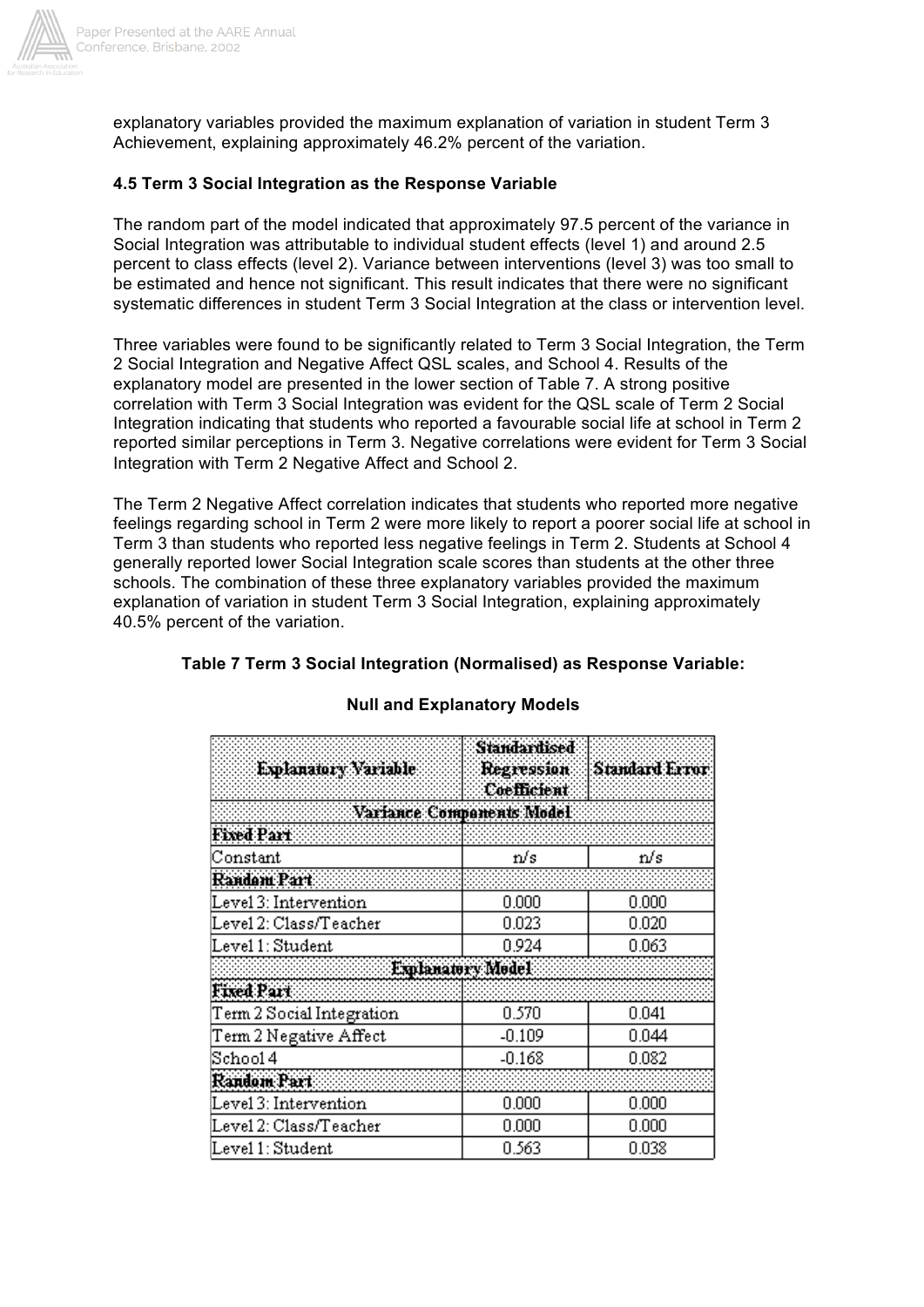

#### **4.6 Term 3 Adventure as the Response Variable**

The random part of the model indicated that almost 93.4 percent of the variance in Adventure was attributable to individual student effects (level 1), and around 6.4 percent to class effects (level 2). Variance between interventions (level 3) was too small to be estimated and hence not significant. This result indicates that there were no significant systematic differences in student Term 3 Adventure at the class or intervention level as these differences were not statistically significant.

Three variables were found to be significantly related to Term 3 Adventure, the Term 2 Adventure and General Satisfaction QSL scales, and Term 3 Total (%) student absence. Results of the explanatory model are presented in the lower section of Table 8. A strong positive correlation with Term 3 Adventure was evident for the QSL scale of Term 2 Adventure indicating that students who reported that school was a fun and enjoyable place in Term 2 reported similar perceptions in Term 3.

## **Table 8 Term 3 Adventure (Normalised) as Response Variable:**

| Explanatory Variable           | Standardised<br>Regression<br>Coefficient | Standard Error |
|--------------------------------|-------------------------------------------|----------------|
| Variance Companents Model      |                                           |                |
| Fixed Part                     |                                           |                |
| Constant                       | n/s                                       | n/s            |
| Random Part                    |                                           |                |
| Level 3: Intervention          | 0.000                                     | 0.000          |
| Level 2: Class/Teacher         | 0.061                                     | 0.033          |
| Level 1: Student               | 0.889                                     | 0.060          |
|                                | Explanatory Model                         |                |
| Fixed Part                     |                                           |                |
| Term 2 Adventure               | 0.520                                     | 0.058          |
| Term 2 General Satisfaction    | 0.142                                     | 0.059          |
| Term 3 Total (%) Stud. Absence | $-0.092$                                  | 0.037          |
| Random Part                    |                                           |                |
| Level 3: Intervention          | 0.000                                     | 0.000          |
| Level 2: Class/Teacher         | 0.003                                     | 0.008          |
| Level 1: Student               | 0.552                                     | 0.038          |

#### **Null and Explanatory Models**

Also, students who were generally more satisfied in Term 2 were likely to perceive school as a fun and enjoyable place in Term 3. A negative correlation was evident for Term 3 Adventure with Term 3 Total (%) student absence indicating that students with higher total rates of absence in Term 3 were also less likely to perceive school as a fun and enjoyable place to be. The combination of these three explanatory variables provided the maximum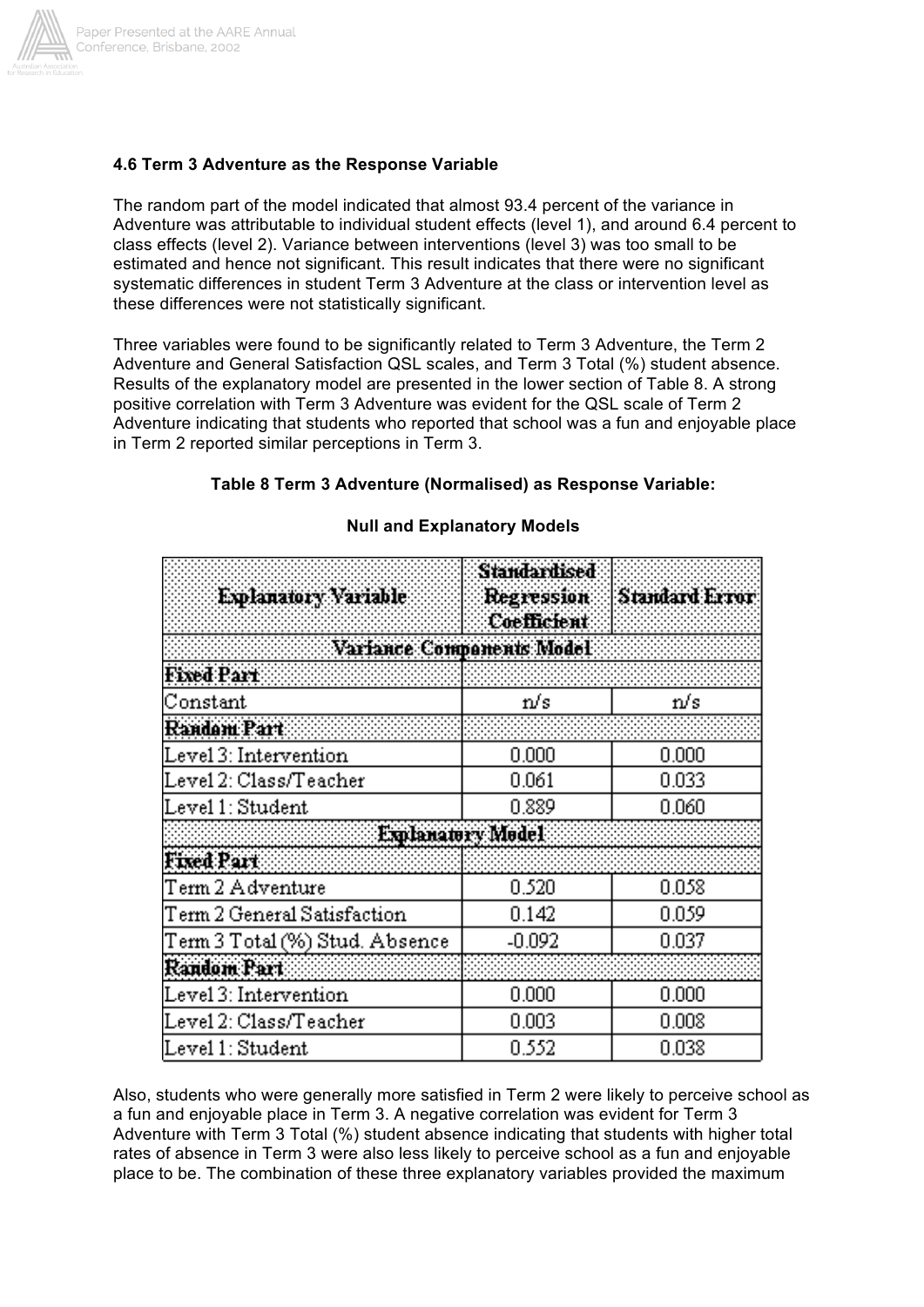

explanation of variation in student Term 3 Adventure, explaining approximately 41.5% percent of the variation.

#### **4.7 Multilevel Path Model No.2**

A multilevel path model was developed from the five regression analyses reported above incorporating all significant variables and is presented in Figure 3. The width of the path lines indicates the strength of the relationship between the variables. The standardised regression coefficients are also shown.

#### **Figure 3 Multilevel Path Model Explaining Variation in Term 3 Student Absence and Term 3 Specific QSL Scales (only significant standardised paths (x1000) are shown)**

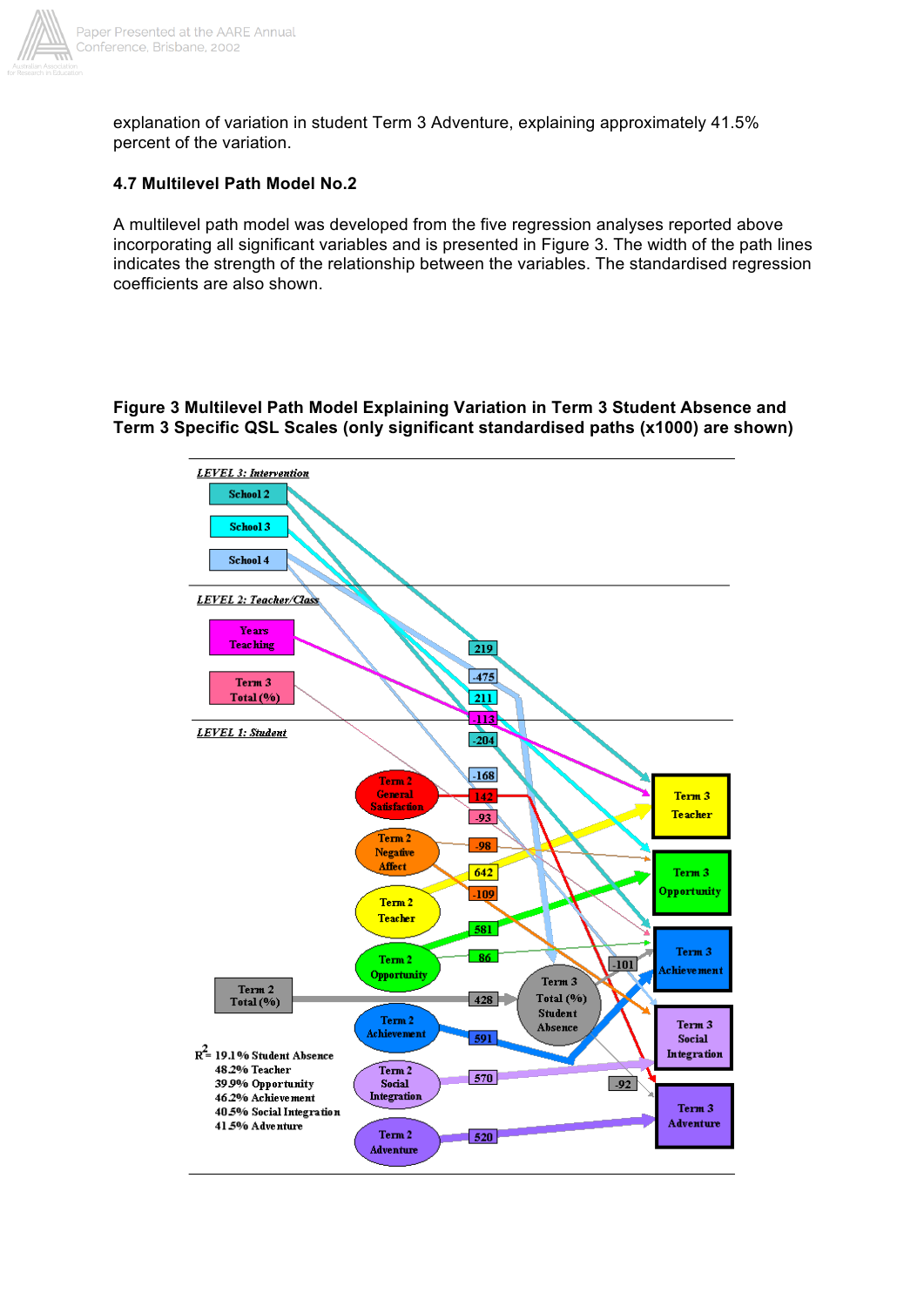

## **4.8 Summary of Multilevel Path Model**

This section provides a summary of the multilevel path model in terms of the importance of student and teacher variables. Some technical considerations of the analysis undertaken are also presented.

## **4.8.1 Level 1 Variables**

The overriding feature that is evident in the models is the strong link between each of the Term 2 QSL scales and their respective Term 3 QSL measure, with a strong positive correlation evident for all seven scales. Also evident are the relationships between some of the Term 2 QSL scales and different Term 3 scales. Students who reported more negative feelings and emotions regarding school in Term 2 were more likely to report less opportunities for the future and a reduced ability to get on with their peers in Term 3. Students who reported a lower level of achievement in Term 2 were more likely to perceive school as a negative and uninviting place in Term 3. Furthermore, students who perceived more opportunities for the future in Term 2 were more likely to report higher levels of achievement in Term 3. Students who were generally more satisfied in Term 2 were more likely to perceive school as a fun and enjoyable place in Term 3.

A clear link was also evident between student absenteeism and student perception of some aspects of the quality of their school life. Students with higher rates of total absence in Term 3 were more likely to perceive less fun and enjoyment from school, report lower rates of achievement, and be less satisfied generally. These relationships serve to support the relationship hypothesised in the model of causation between higher rates of student absence and reduced student quality of school life. Students with higher rates of total absence in Term 2 were also more likely to be absent in Term 3.

In summary, student perceptions of the quality of their school life in Term 2, student total absence in Term 3, and to a lesser extent Term 2, provided the bulk of the explanation of variance in student quality of school life in Term 3. However, it is important to note that these were the only significant level 1 variables. It may well be that the strength of the relationships between the Term 2 and Term 3 QSL scales served to mask the effects of other student level variables.

## **4.8.2 Level 2 Variables**

A surprising element of the model is the lack of importance of most of the Level 2 variables, especially the Teacher Stress and Teacher Satisfaction scales. Teacher Years teaching, Class Streaming, and Term 3 Total (%) teacher absence were the only significant Level 2 variables. The negative correlations evident between teacher Years Teaching and the student QSL scales of General Satisfaction and Teacher indicate that the longer teachers had been teaching, themore likely students were to have a lower level of general satisfaction with school and be less happy with their relationship with their teacher.

Secondly students in academically streamed classes were more likely to report negative feelings and emotions regarding school than students in parallel classes. Finally students whose teachers had a higher rate of total absence in Term 3 were more likely to perceive a lower level of achievement, than students whose teachers had lower rates of total absence in Term 3.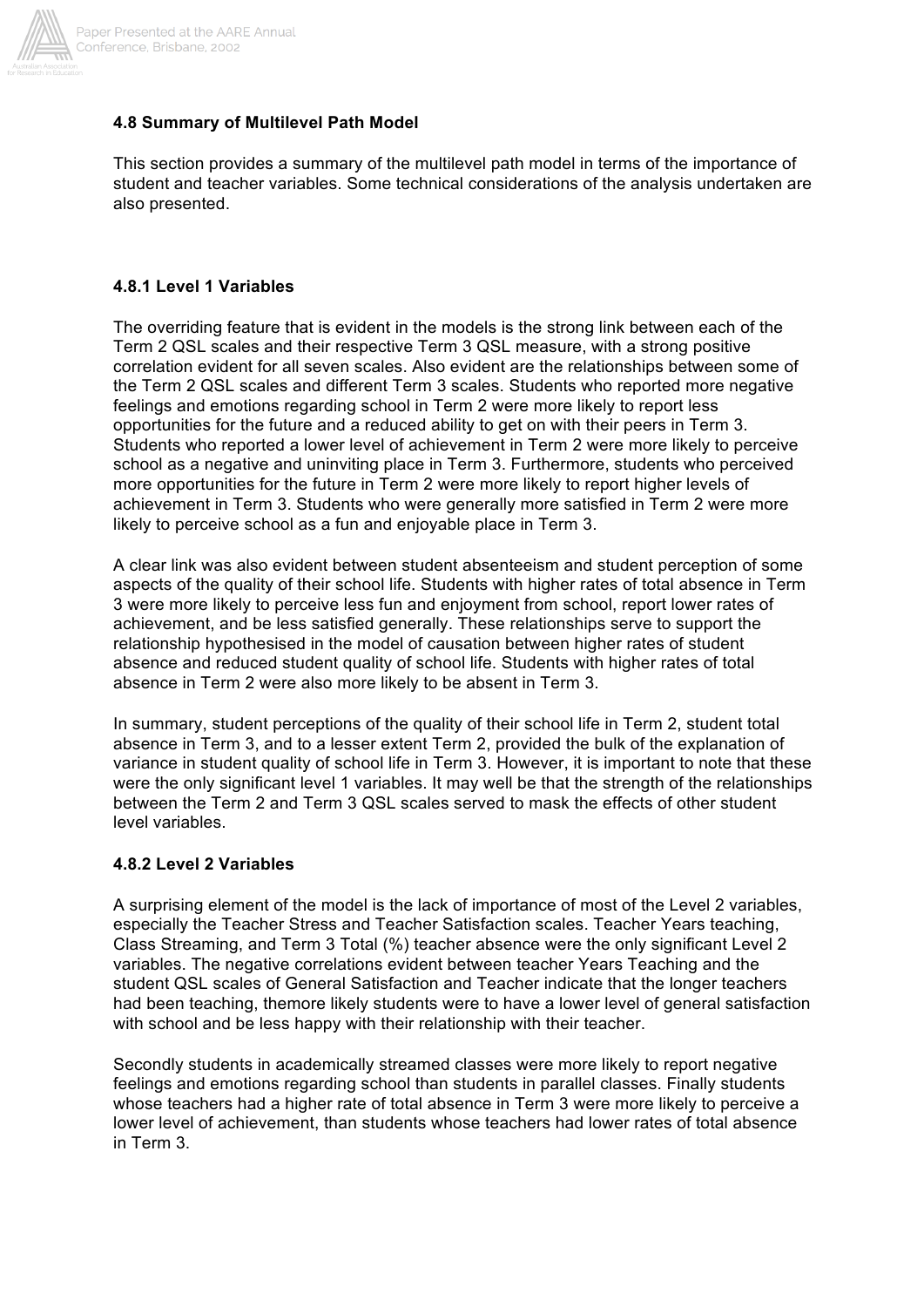

## **4.8.3 Level 3 Variables**

The Level 3 variables provided perhaps the most disappointing and interesting aspects of the model. The lack of significance of the interventions was clearly a disappointment. Yet the extent of the significance of the school variables was of particular interest.

With regard to school, students at School 1 were more likely to report lower general satisfaction with school. Students at School 3 were more likely to perceive increased opportunities for the future from their schooling than students at the other three schools. Students at School 2 were more likely to report less negative feelings and emotions regarding school, better relationships with their respective teachers, but also a lower sense of achievement in Term 3. Students at School 4 were more likely to have a lower rate of total absence in Term 3 but also poorer perceptions of their relationship with their peers than students at other schools.

Whilst none of the relationships between the interventions and the outcome variables was statistically significant, a number were approaching significance, especially the relationship between the Action Reaction intervention and the Term 3 QSL scales of Negative Affect and Teacher. It may well be that the strength of the relationships between the Term 2 and Term 3 QSL scales has served to mask the effects of the intervention level variables.

## **4.9 Technical Considerations of the Analysis Undertaken**

Finally it is important to note that although there were no large differences in response variables at the intervention level and, with the exception of the General Satisfaction and Teacher response variables, at the class level, the multilevel regression analysis was a desirable method of analysis of this data set. This is due to the presence of variables at three levels, and the consequent need for care in determining standard errors to be used in statistical significance testing. Overall it would appear that the strength of the relationships between the Term 2 and Term 3 student quality of school life and absence variables overpowered, and in some cases eliminated, the effects of the majority of the Level 2 and Level 3 variables.

Problems of skew and correlated explanatory variables, again particularly Term 2 and Term 3 student quality of school life and absence variables, forced some variables to be excluded from the analyses. However, the explanatory variables with the most significant relationships to the response variables were always retained. This was done in an attempt to ensure that these models are as accurate a representation of the causal relationships between student and teacher variables, student absence, and student quality of school life, as the statistical methods adopted will allow.

## **5. Theoretical and Educational Significance of the Research**

To the casual reader, the findings of this study may appear obvious and straightforward students, who enjoy school, go to school more often than students who don't. What is not so obvious is that some educators, educational institutions, and educational authorities appear to have lost sight of this basic philosophy, that this author would argue should underpin quality education.

As responsible educators we need to promote such environments to ensure our students develop to their full potential and that our schools are workplaces where our students, and teachers, want to be. Ensuring student quality of school life is accomplished by an inclusivist culture. It is a spirit, an ethos, that values students and the importance of preparing students - all students, to be valuable members of society in the new millennium.